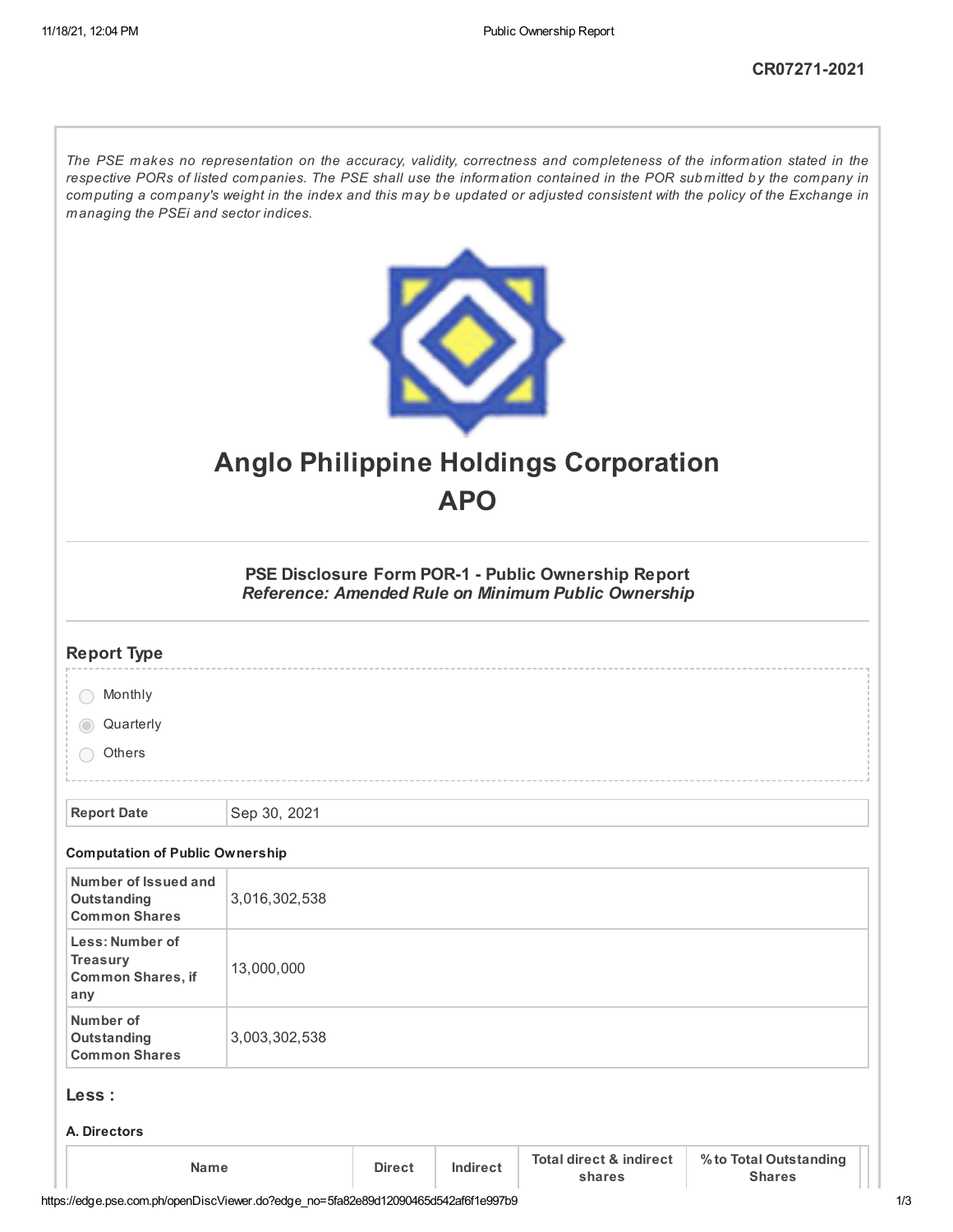## 11/18/21, 12:04 PM Public Ownership Report

| ALFREDO C. RAMOS                              | 51,243,872   | 0                 | 51,243,872 | 1.71         |
|-----------------------------------------------|--------------|-------------------|------------|--------------|
| PRESENTACION S. RAMOS                         |              | 55,000 27,481,665 | 27,536,665 | 0.92         |
| MAUREEN ALEXANDRA S. RAMOS-<br><b>PADILLA</b> | 22,000       | 873,066           | 895,066    | 0.03         |
| <b>GERARD ANTON S. RAMOS</b>                  | 1,000        | $\Omega$          | 1,000      | 0            |
| ADRIAN PAULINO S. RAMOS                       | 18,000       | 32,999            | 50,999     | $\Omega$     |
| CHRISTOPHER M. GOTANCO                        | 110          | 17,830,540        | 17,830,650 | 0.59         |
| REYNALDO NAZAREA                              | 10,000       | 10,000            | 20,000     | <sup>0</sup> |
| ROBERTO V. SAN JOSE                           | 373,866      | 59,386            | 433,252    | 0.01         |
| ADRIAN S. ARIAS                               | 1,000        | 19,000            | 20,000     | $\Omega$     |
| HONORIO A. POBLADOR, III                      | $\Omega$     |                   |            | $\Omega$     |
| LAURITO E. SERRANO                            | $\mathbf{0}$ | 10,000            | 10,000     | $\Omega$     |
|                                               | 51,724,848   | 46,316,657        | 98,041,505 | 3.26         |

## **B. Officers**

| <b>Name</b>                  | <b>Direct</b> | Indirect | <b>Total direct &amp; indirect shares</b> | % to Total Outstanding Shares |
|------------------------------|---------------|----------|-------------------------------------------|-------------------------------|
| ALFREDO C. RAMOS             |               |          |                                           |                               |
| ADRIAN PAULINO S. RAMOS      |               |          |                                           |                               |
| <b>GERARD ANTON S. RAMOS</b> |               |          |                                           |                               |
| <b>ADRIAN S. ARIAS</b>       |               |          |                                           |                               |
| GILBERT V. RABAGO            |               |          |                                           |                               |
| IRIS MARIE U. CARPIO-DUQUE   |               |          |                                           |                               |
| <b>JOSEPHINE I. ILAS</b>     |               |          |                                           |                               |
|                              |               | 0        |                                           |                               |

# **C. Principal/Substantial Stockholders**

| <b>Name</b>               | <b>Direct</b> | <b>Indirect</b>     | Total direct & indirect shares | % to Total Outstanding Shares |
|---------------------------|---------------|---------------------|--------------------------------|-------------------------------|
| NATIONAL BOOK STORE INC   | 0             | 754.697.465         | 754.697.465                    | 25.13                         |
| <b>ALAKOR CORPORATION</b> |               | $0$   1,630,037,486 | 1,630,037,486                  | 54.27                         |
|                           | 0             | 2,384,734,951       | 2,384,734,951                  | 79.4                          |

# **D. Affiliates**

| <b>Name</b> | <b>Direct</b> | Indirect | Total direct & indirect shares | % to Total Outstanding Shares |  |
|-------------|---------------|----------|--------------------------------|-------------------------------|--|
|             |               |          |                                |                               |  |
|             |               |          |                                |                               |  |

# **E. Government**

| <b>Name</b> | <b>Direct</b> | Indirect | Total direct & indirect shares | % to Total Outstanding Shares |  |
|-------------|---------------|----------|--------------------------------|-------------------------------|--|
|             |               |          |                                |                               |  |
|             |               |          |                                |                               |  |

## **F. Banks**

| Name                                                 |  | Direct   Indirect | <b>Total direct &amp; indirect</b><br>shares | % to Total Outstanding<br><b>Shares</b> |
|------------------------------------------------------|--|-------------------|----------------------------------------------|-----------------------------------------|
| <b>COMMERCIAL BANK &amp; TRUST</b><br><b>COMPANY</b> |  | .320<br>-         | 1.320                                        |                                         |